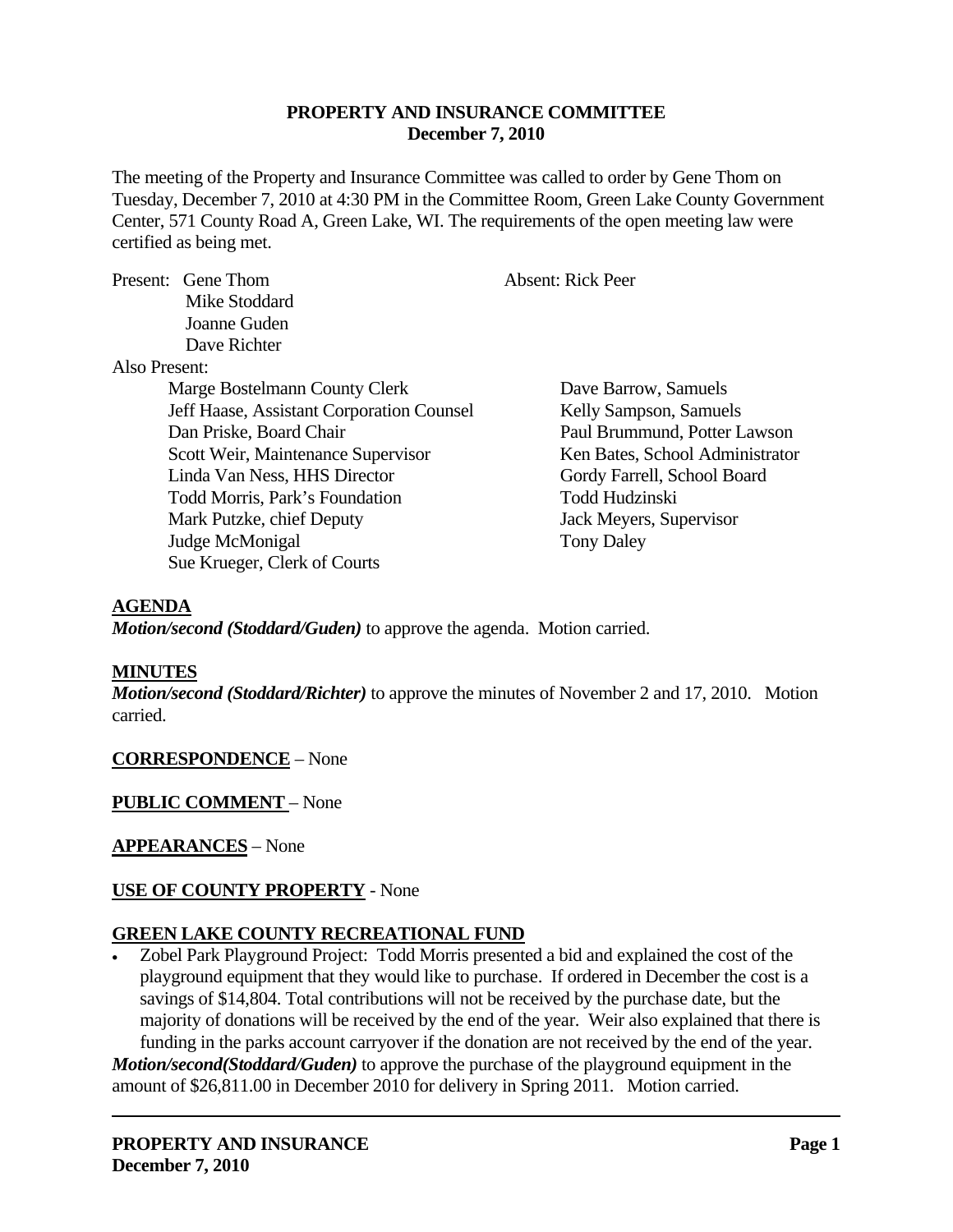# **REQUEST FROM SCHOOL DISTRICT OF GREEN LAKE TO PURCHASE CHILLER FROM OLD COURTHOUSE**

Ken Bates appeared to say they the school approved a plan to put a chiller at the School. They are interested in purchasing the old chiller from the Safety Building. Discussion was held.

*Motion/second(Stoddard/Guden)* to work toward a sale price with the School and address this at next month's meeting. Motion carried.

# **REIMBURSEING TOWN OF KINGSTON TWO HOURS ANNUALLY FOR SNOWPLOWING SPRING LAKE ROAD**

Supervisor Meyers explained that the Town of Kingston plows the road at Spring Lake Park. The Town would like to be compensated at \$120.00 for the year.

*Motion/second(Stoddard/Guden)* to approve the expense of \$120.00 for the plow work to the Town of Kingston. Motion carried.

# **UPDATE RADIO TOWER PROJECT**

Mark Putzke update the Committee on the progress. The dispatch move is planned for the middle of January.

# **UPDATE EIC 25X25**

The update was sent to the committee. Gordy Farrell, EIC Committee member explained how the bio-fuel works. Discussion on how the 25% would be saved by 2025 and how to effectively purchase flex fuel for the county vehicles.

# **RESOLUTIONS/ORDINANCES**

Relating to Adopting the 25x25 plan for energy independence *Motion/second(Richter/Stoddard)* to approve the resolution. Motion carried.

Relating to the County and City of Green Lake Joint Participation in the Community Development Planning Grant Program *Motion/second(Guden/Richter)* to approve the resolution. Motion carried.

Relating to the Memorandum of Understanding between the City of Green Lake and Green Lake County Relating to the Development of the County Downtown Facility. *Motion/second(Guden/Richter)* to approve the resolution. Motion carried.

| <b>PURCHASE REQUESTS -</b> |            |                             |                       |
|----------------------------|------------|-----------------------------|-----------------------|
| <b>Maintenance</b>         |            | $NES - Madison$             | \$8,970.00            |
| Genie portable lift        |            | Fabco                       | \$9300                |
|                            |            | <b>Wiscinsin Lift Truct</b> | \$9363                |
| <b>SHERIFF</b>             | Monitors:  | <b>Tiger Direct</b>         | $$249.00$ – recommend |
| <b>Foresnic Hardware</b>   |            | Circuit city                | \$249.00              |
|                            | <b>UPS</b> | <b>Tiger Direct</b>         | $$759.99 - recommend$ |
|                            |            | Amazon                      | \$779.99              |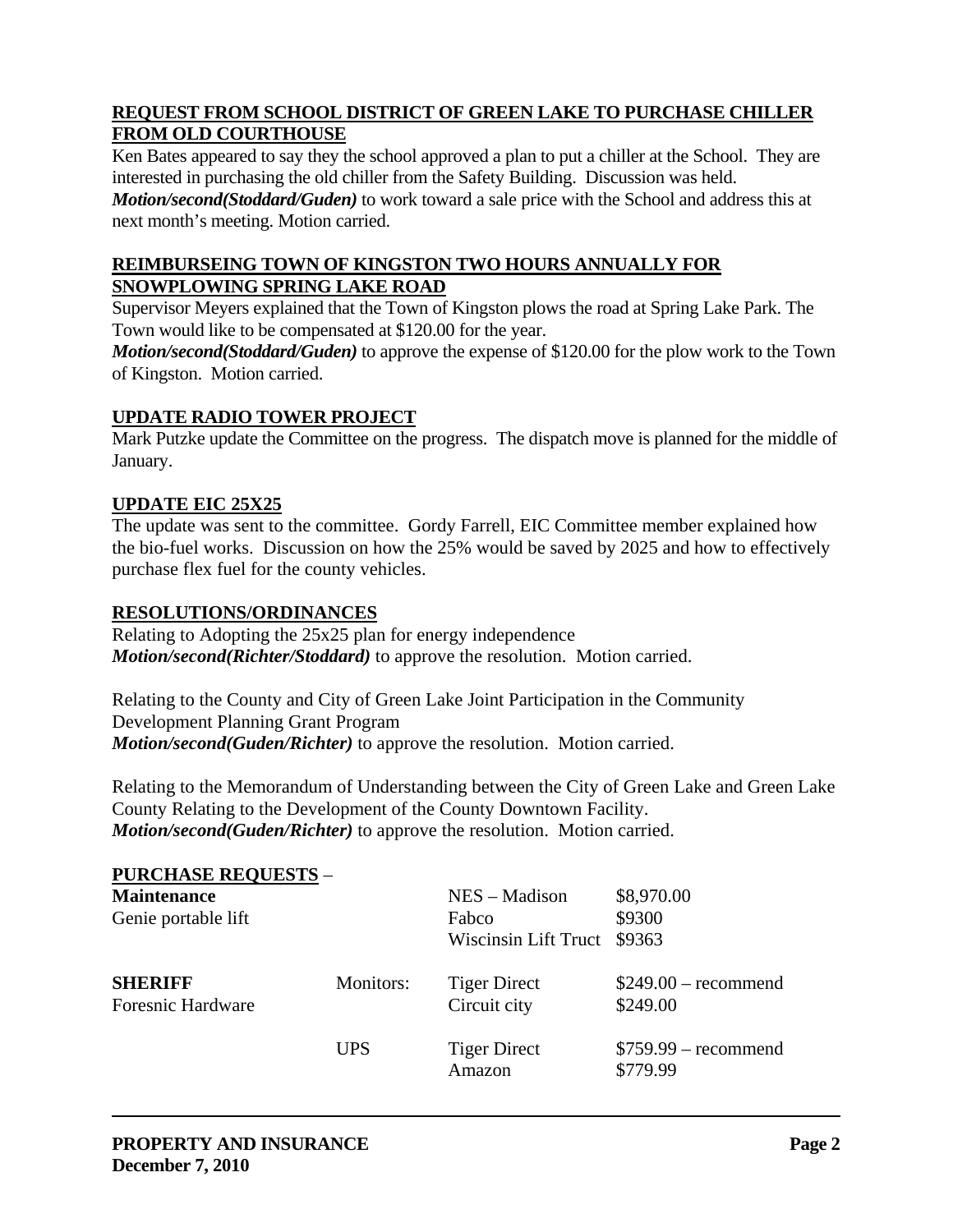|                         | <b>Color Laser Printer</b> | <b>Tiger Direct</b><br>Walmart | $$799.99$ – recommend<br>\$899.00 |
|-------------------------|----------------------------|--------------------------------|-----------------------------------|
| <b>Laptop Computers</b> |                            | Best Buy                       | \$629.99                          |
| <b>IT Dept.</b>         |                            | Toshiba                        | \$738.99                          |
| Scanner                 |                            | <b>CWDG</b>                    | $$605.74 - state bid$             |
| Laptop                  |                            | <b>CDWG</b>                    | $$1,201.00 - state bid$           |

*Motion/second (Stoddard/Richter)* to approve the purchase request as recommended by the governing committee. All ayes. Motion carried.

### **MONTHLY VOUCHERS**

Vouchers were presented:

Maintenance in the amount of \$53,320.23; Parks for \$4,474.54; Purchasing in the amount \$12,122.45; Building Project costs of \$683.953.30 and Radio Tower Project for \$20,386.55. *Motion/second (Guden/Richter)* to approve the vouchers. All ayes. Motion carried.

Bostelmann presented an advance request from B&W Log Homes for material for the Mascoutin Trail boardwalk in the amount of \$6,292.80 *Motion/second(Stoddard/Guden)* to approve the advance for the materials. Motion carried.

### **MAINTENANCE REPORT**

Discussion was held on how cold the building is and how it fluctuates. Judge brought up that there are many complaints about the cold temperature. The temperature is set at 70 with the ability to have employees raise or lower the temperature by 1 degree. Weir explained that the average building temp is 70.3.

Temperature Control for County Building: Discussion was held. The temperature will remain at 70 degrees with one degree up and one degree down.

# **PARKS & RECREATION**

**Mascoutin Trail Right of Way**: problem with the survey done by Don Lens. This is being reviewed by Al Shute. Judge stated that the survey of the original railroad was not done. Need to go back to the original railroad.

**Princeton Snowmobile Bridge Update:** Will be complete today or tomorrow morning. All lumber was the same in all of the bid.

### **Smartphone for Maintenance Supervisor**.

*Motion/second(Guden/Stoddard.)* to approve a smart phone for the maintenance supervisor to monitor the HVAC system.

### **CLERKS REPORT**

Clerk's report was sent to the committee and addressed agenda items.